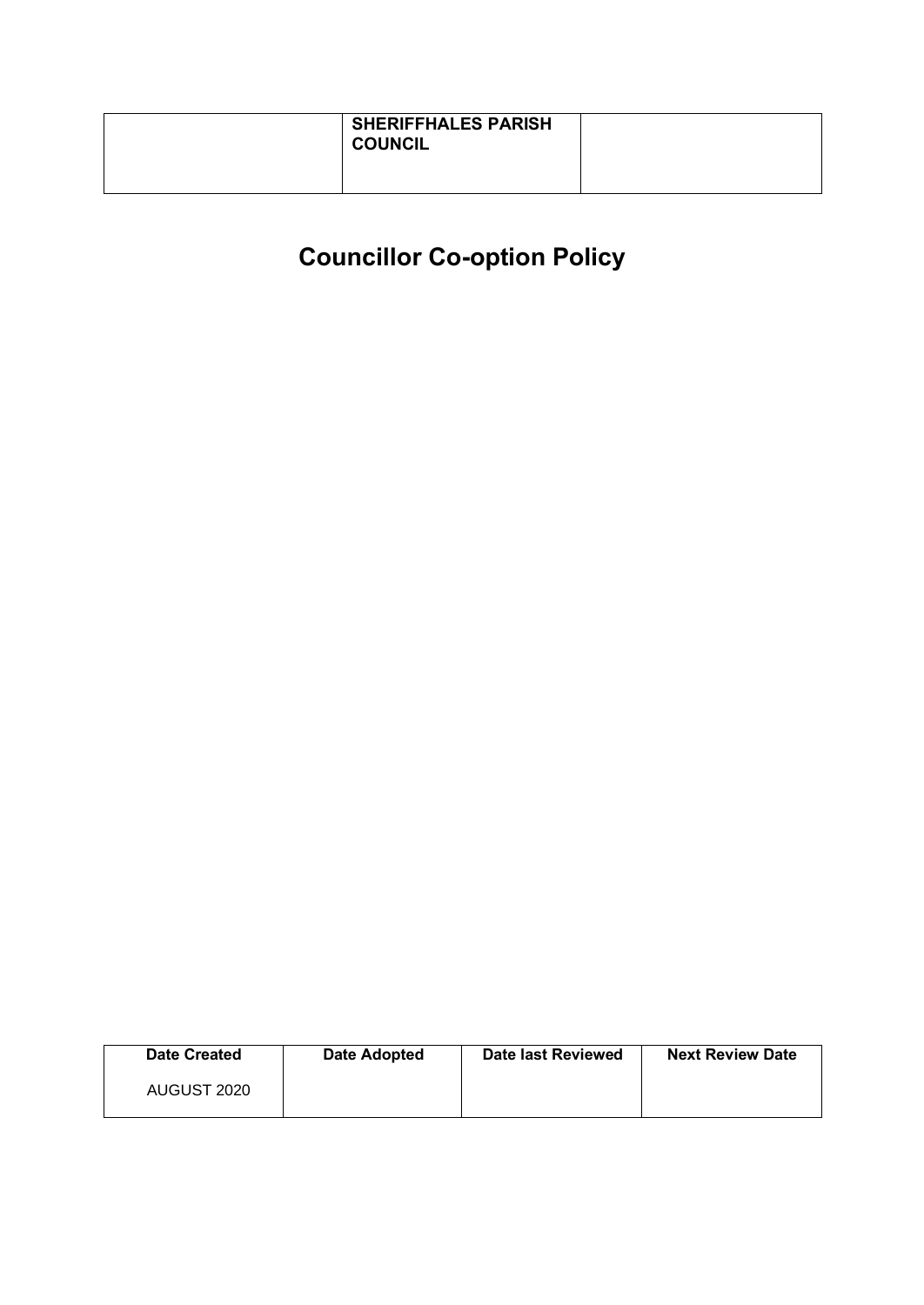### **Sheriffhales Parish Council**

#### **Introduction**

This policy sets out the procedure to ensure there is compliance with legislation and continuity of procedures in the co-option of members to the Parish Council. The co-option procedure is entirely managed by the Parish Council and this policy will ensure that a fair and equitable process is carried out.

The Parish Council is composed of two wards: Sheriffhales.

#### **Co-option**

The co-option of a Parish councillor occurs in two instances:

- 1. When an ordinary vacancy has arisen on the Parish Council after the ordinary elections held every four years;
- 2. When a casual vacancy has arisen on the Parish Council and no poll (by-election) has been called.

#### **Ordinary Vacancy**

An ordinary vacancy occurs when there are insufficient candidates to fill all the seats on the Parish Council at the ordinary elections held every four years. Any candidates who were nominated to a ward with insufficient candidates, are automatically elected to the Parish Council and any remaining vacancies are known as "ordinary vacancies".

Provided there are enough parish councillors to constitute a quorum, the Parish Council is usually able to co-opt a volunteer to fill the vacancies. In some cases, the District Council (Shropshire Council) may under s.39(4), RPA 1983 by order make an appointment or direct the holding of an election (but this power may not be exercised before the expiry of 35 days beginning with the day on which the election was held).

#### **Casual vacancy**

A casual vacancy occurs when:

- A councillor fails to make his declaration of acceptance of office at the proper time;
- A councillor resigns;
- A councillor dies;
- A councillor becomes disqualified; or
- A councillor fails for six (6) months to attend meetings of a council committee or subcommittee or to attend as a representative of the council a meeting of an outside body unless their absence has been previously agreed by the Council.

The Parish Council has to notify the District Council of a casual vacancy and then advertise the vacancy and give electors for the ward the opportunity to request an election. This occurs when ten (10) electors write to the District Council stating that an election is requested.

If a by-election is called, a polling station will be set up by Shropshire Council and the people of the ward will be asked to go to the polls to vote for candidates who will have put themselves forward by way of a nomination paper. The Parish Council will pay the costs of the election. The people of the ward have fourteen days (not including weekends, bank holidays and other notable days), to call the by-election, but the Electoral Services Office of Shropshire Council will advise the Clerk of the closing date.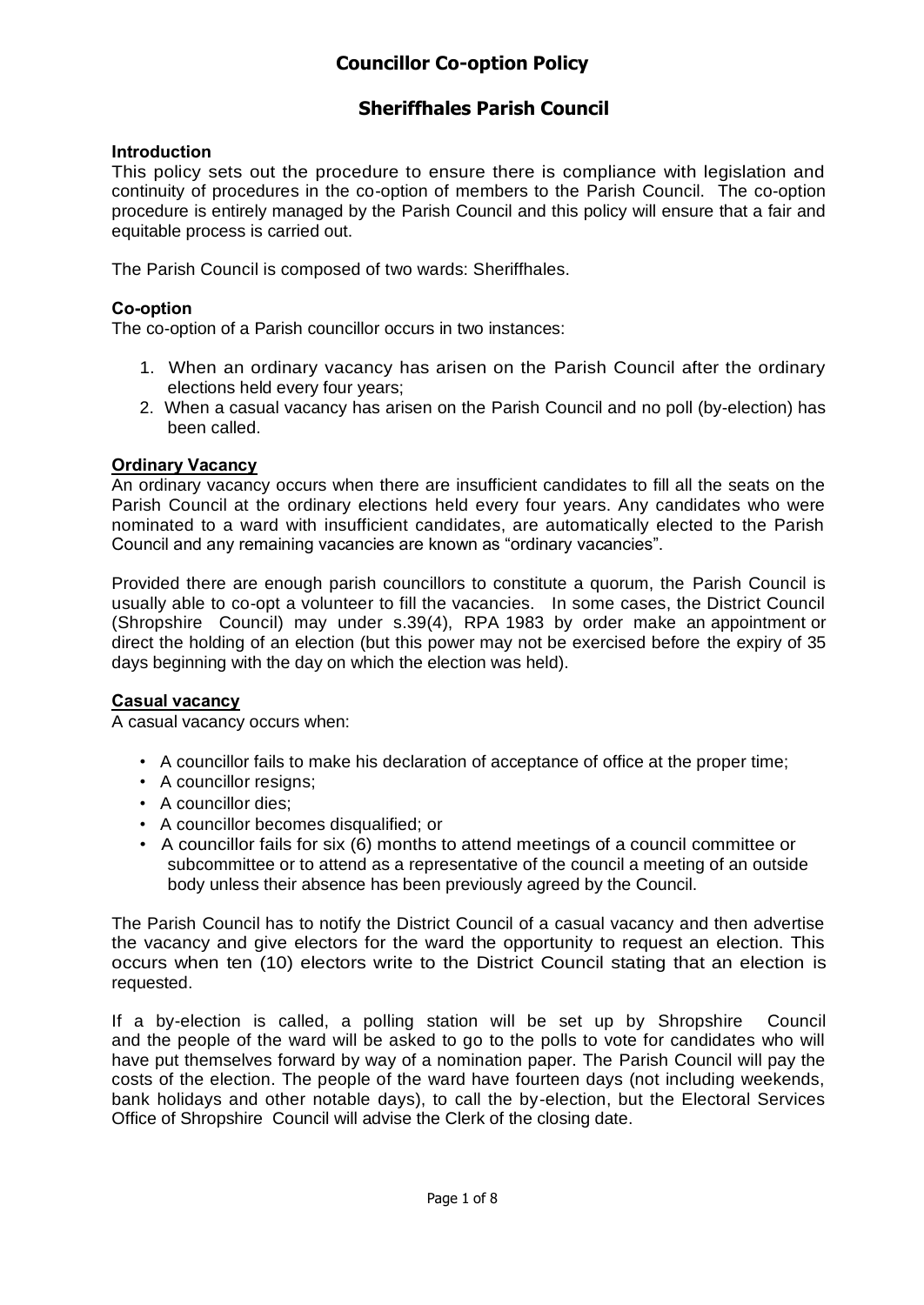### **Sheriffhales Parish Council**

If more than one (1) candidate is then nominated a by-election takes place but if only one (1) candidate is put forward they are duly elected without a ballot.

If ten (10) residents do not request a ballot within fourteen (14) days of the vacancy notice being posted, as advised by the Electoral Services Office, the Parish Council is able to coopt.

#### **Confirmation of Co-option**

On receipt of written confirmation from the Electoral Services Office that no by-election has been claimed, the casual vacancy can be filled by means of co-option. The Clerk will:

- Advertise the vacancy for four weeks or such other period as the Parish Council may agree on the Parish Council notice boards and website
- Advise Shropshire Council that the co-option policy has been instigated

This procedure will also apply in the case of an ordinary vacancy where the Electoral Services Office has confirmed that there were insufficient nominations to fill all the seats but there are sufficient parish councillors elected to constitute a quorum. In some cases, the District Council (Shropshire Council) may under s.39(4), RPA 1983 by order make an appointment or direct the holding of an election (but this power may not be exercised before the expiry of 35 days beginning with the day on which the election was held).

#### **Eligibility of Candidates**

The Parish Council is able to consider any person to fill a vacancy provided that:

- he/she is 18 or over; and
- he/she is a British citizen, a qualifying Commonwealth citizen or a citizen of any other member state of the European Union;

and at least one of the following apply:

- he/she is an elector for the Parish and continues to be an elector; or
- has resided in the Parish for the past twelve months or rented/tenanted land in the Parish; or
- has had his/her principal or only place of work in the Parish for the past twelve months; or
- has lived within three miles of the Parish for the past twelve months.

There are certain disqualifications for being a parish councillor, of which the main are (see s80 of the Local Government Act 1972):

- holding a paid office or employment under the Parish Council;
- bankruptcy;
- having been sentenced to a term of imprisonment (whether suspended or not) of not less than three months, without the option of a fine during the preceding five years; or
- being disqualified under any enactment relating to corrupt or illegal electoral practices.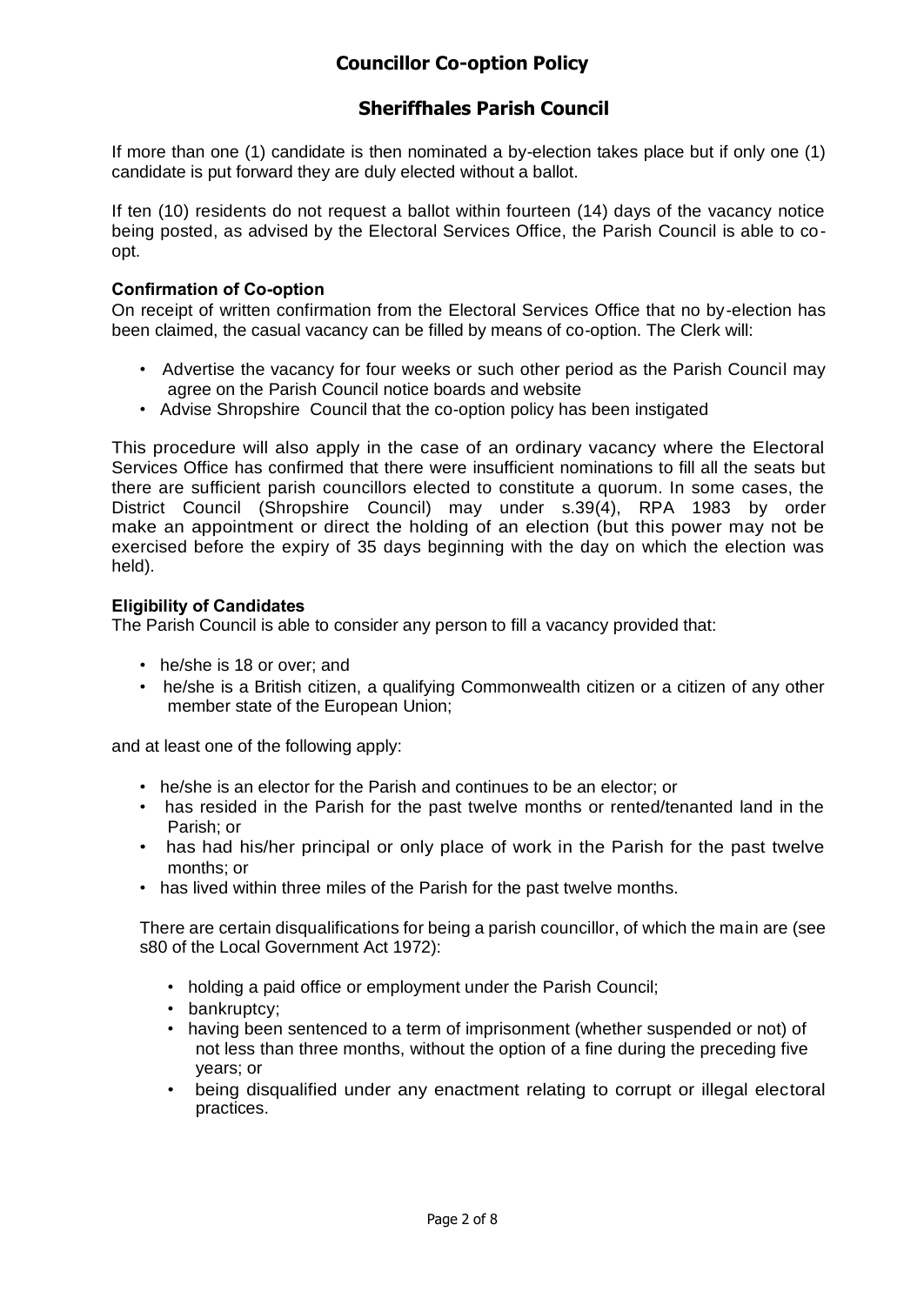### **Sheriffhales Parish Council**

#### **Applications**

Candidates will be requested to:

- Submit information about themselves, by way of completing a short application form (a copy of the person specification and application form is attached as Appendices A and B);
- Confirm their eligibility for the position of parish councillor within the statutory rules, (a copy of the eligibility form is attached as Appendix C).

Following receipt of applications, the next suitable Parish Council meeting will have an agenda item 'To receive written applications for the office of Parish Councillor and to co-opt a candidate to fill the existing vacancy'. Eligible candidates will be invited to attend the meeting. Copies of the eligible candidates' applications will be circulated to all Parish councillors by the Clerk at least 3 clear days prior to the meeting of the full Parish Council, when the co-option will be considered. All such documents will be treated by the Clerk and all parish councillors as strictly private and confidential.

#### **At the Co-option Meeting**

At the co-option meeting, candidates will be given five minutes maximum to introduce themselves to the parish councillors (members), give information on their background and experience and explain why they wish to become a member of the Parish Council. The process will be carried out in the public session and there will be no private discussions between members prior to a vote being taken. However where the Parish Council is discussing the merits of candidates and inevitably their personal attributes, this could be prejudicial and the Parish Council should resolve to exclude the members of the press and public.

As soon as the discussions have finished, the Parish Council will proceed to a vote with each candidate being proposed and seconded by the councillors in attendance (as defined in the Standing Orders) and a vote by a show of hands (LGA 1972 Sch. 12. Para 13). A recorded vote may be requested under Standing Order 9 so as to show whether each councillor present and voting, gave his/her vote for or against that candidate.

If there is only one vacancy, this will be done by means of an exhaustive ballot. In order for a candidate to be co-opted to the Parish Council, it will be necessary for them to obtain an absolute majority of votes cast (50% + 1 of the votes available at the meeting). If there are more than two candidates and there is no candidate with an overall majority in the first round of voting the candidate with the least number of votes will drop out of the process.

Should there be more than one vacancy available, a secret ballot will be taken.

Further rounds of voting will then take place with the process repeated until a candidate has an absolute majority.

Should there be more than one vacancy available, a secret ballot will be taken, with each member being able to vote for a number of candidates, up to but not exceeding the number of vacancies. If a vote is cast for more than the number of vacancies, that ballot paper will be deemed void.

If present, a candidate who is co-opted will sign at the co-option meeting a Declaration of Acceptance of Office, including an undertaking to abide by the Parish Council's Code of Conduct, and may take office thereafter. If not present, a co-opted candidate will sign the Declaration of Acceptance of Office either before or at the next meeting of the Parish Council.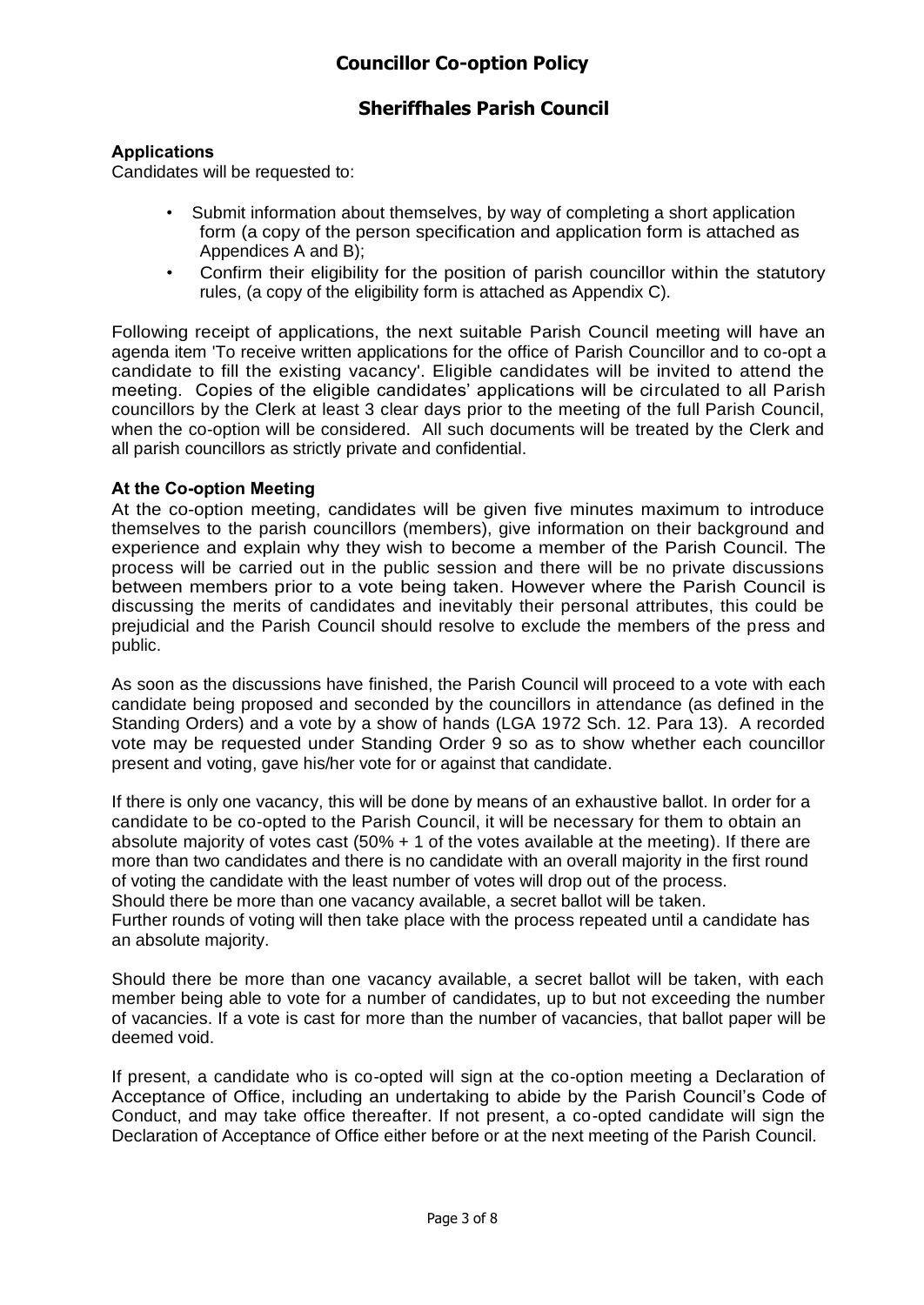### **Sheriffhales Parish**

### **Council**

The Clerk will notify Shropshire Council Electoral Services Office of the cooption of the new Parish councillor. The co-opted Parish Councillor will complete a **Notification** 

of Disclosable Pecuniary and Other Interests form which the Clerk will lodge with the Monitoring Officer at Shropshire Council within 28 days of the co-option.

If insufficient candidates are co-opted, the process should continue, whereby the vacancies are again advertised but only if the vacancy falls before the 6 months immediately prior to an ordinary election.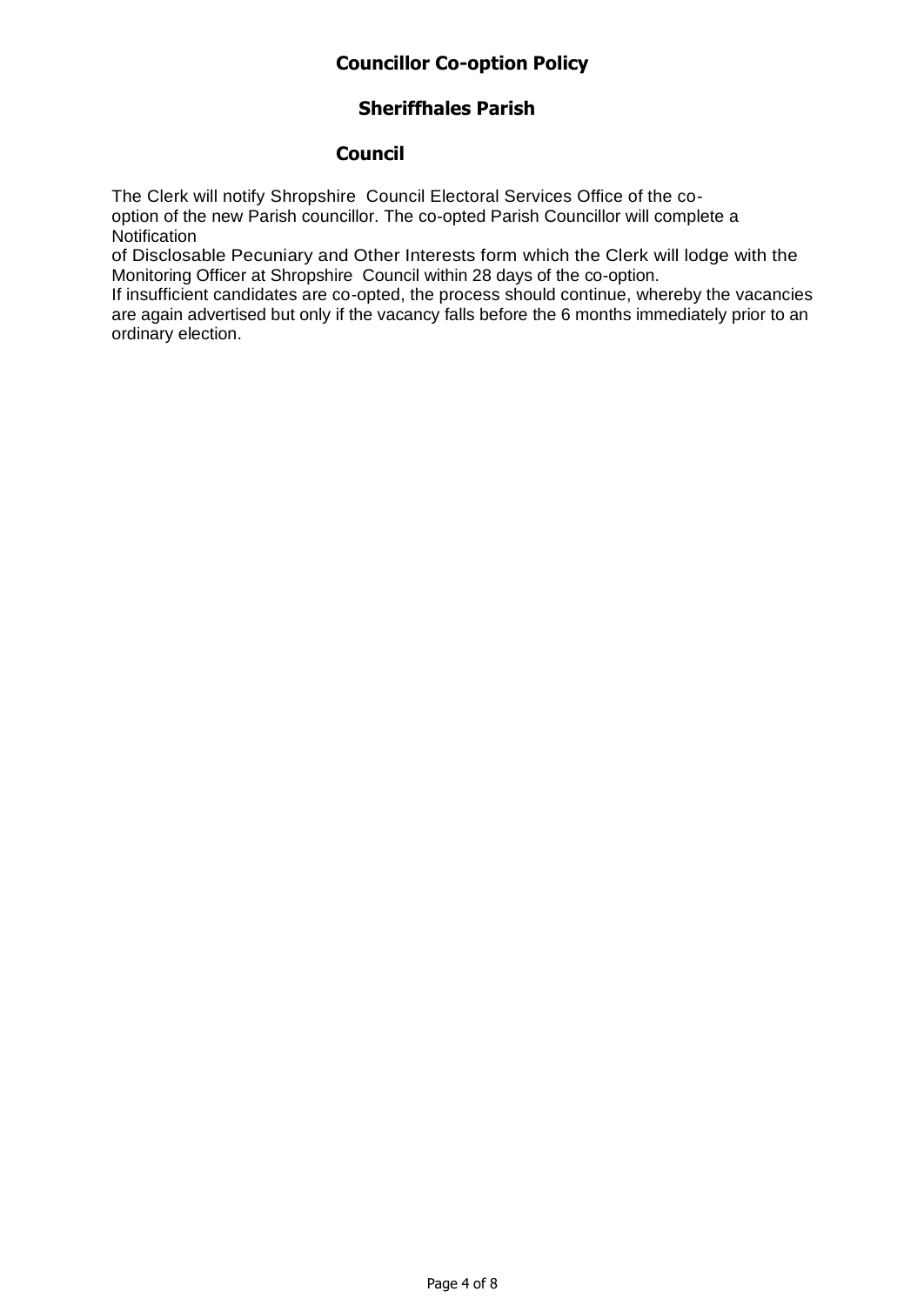### **Sheriffhales Parish Council**

### **Appendix A**

### **Co-option of Parish Councillors - Person Specification**

| <b>COMPETENCY</b>                    | <b>DESIRABLE</b>                                                                                                                                                                                                                      |
|--------------------------------------|---------------------------------------------------------------------------------------------------------------------------------------------------------------------------------------------------------------------------------------|
| Relevant knowledge,                  | · Sound knowledge and understanding of local affairs and the local                                                                                                                                                                    |
| <b>Education, Professional</b>       | community                                                                                                                                                                                                                             |
| <b>Qualifications &amp; Training</b> | • Good knowledge of the Parish boundaries and Parish Council                                                                                                                                                                          |
|                                      | property                                                                                                                                                                                                                              |
|                                      | · Specific work experience / voluntary work experience / undertaken<br>vocational or academic training / professional qualifications                                                                                                  |
| <b>Experience, Skills and</b>        | · Solid interest in local matters                                                                                                                                                                                                     |
| <b>Ability</b>                       | • Ability and willingness to represent the Parish Council and its<br>community                                                                                                                                                        |
|                                      | • Ability to communicate clearly both verbally and in writing                                                                                                                                                                         |
|                                      | • Ability and willingness to work closely with other members and to<br>maintain good working relationships with all members and staff                                                                                                 |
|                                      | • Good reading, analytic and problem solving skills                                                                                                                                                                                   |
|                                      | • Ability and willingness to work with the Parish Council's partners                                                                                                                                                                  |
|                                      | (e.g. Parish Council sub groups, voluntary groups, other parish<br>councils, principal authority, charities)                                                                                                                          |
|                                      | • Ability and willingness to undertake relevant training as and when<br>required                                                                                                                                                      |
|                                      | • Ability to work under pressure and make sound judgement                                                                                                                                                                             |
|                                      | • Ability to research and report back on issues faced by the Parish<br>Council                                                                                                                                                        |
|                                      | • Good standard of computer literacy with access to an email account<br>• Previous council/parish council experience                                                                                                                  |
|                                      | • Basic knowledge of legal issues relating to Parish and parish                                                                                                                                                                       |
|                                      | councils                                                                                                                                                                                                                              |
|                                      | or local authorities                                                                                                                                                                                                                  |
|                                      | • Experience of financial control / budgeting                                                                                                                                                                                         |
| <b>Other requirements</b>            | • Ability and willingness to attend all meetings of the Parish Council<br>(including sub group meetings or the meetings of other local<br>authorities and local bodies) in the evening and at weekends<br>• Flexible working approach |
|                                      | • Enthusiastic                                                                                                                                                                                                                        |
|                                      | • To have attended 2 Parish/district/parish council meetings.                                                                                                                                                                         |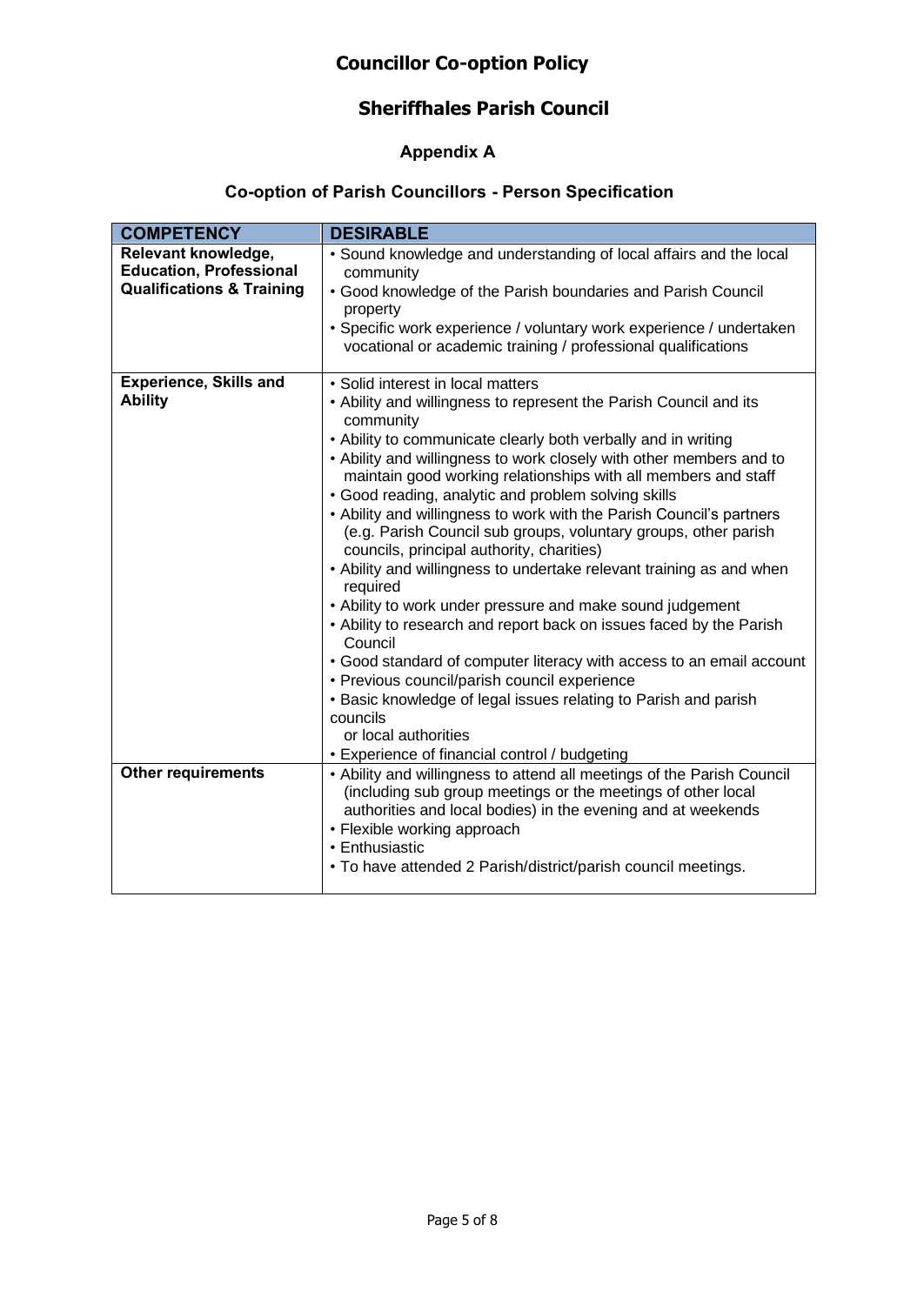# **Sheriffhales Parish Council**

| <b>Appendix B</b> |  |
|-------------------|--|

### **Co-option Application Form**

| Name:                                                                                             |     |           |
|---------------------------------------------------------------------------------------------------|-----|-----------|
| Address:                                                                                          |     |           |
| Tel:                                                                                              |     |           |
|                                                                                                   |     |           |
| Email:                                                                                            |     |           |
| Are you over 18? Yes/No                                                                           |     |           |
|                                                                                                   |     |           |
|                                                                                                   |     |           |
|                                                                                                   |     |           |
| Are you a member of a political party?                                                            | Yes | <b>No</b> |
| If yes, which one?                                                                                |     |           |
| Please detail any experience you may have that is relevant to Sheriffhales Parish<br>Council. (If |     |           |
|                                                                                                   |     |           |
|                                                                                                   |     |           |
|                                                                                                   |     |           |
|                                                                                                   |     |           |
|                                                                                                   |     |           |
|                                                                                                   |     |           |
|                                                                                                   |     |           |
|                                                                                                   |     |           |
|                                                                                                   |     |           |
|                                                                                                   |     |           |
|                                                                                                   |     |           |
|                                                                                                   |     |           |
|                                                                                                   |     |           |
|                                                                                                   |     |           |
| Continued                                                                                         |     |           |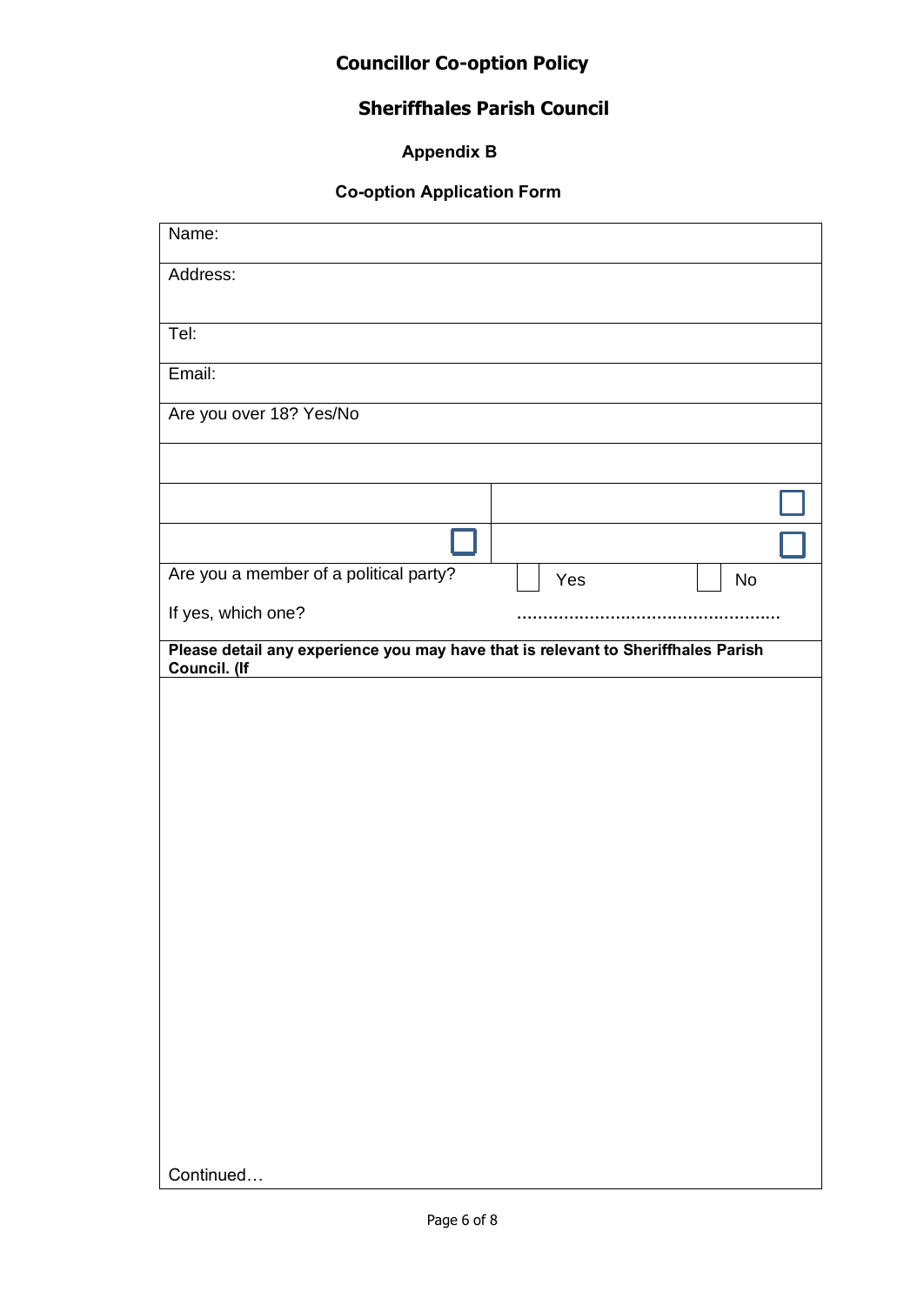#### **Sheriffhales Parish Council**

**Is there any other information you would like to disclose regarding your application? (If necessary please continue on a separate sheet).**

**Use of Personal Information -** Sheriffhales Parish Council will use your information, including that which you provide on this application form, to assess your suitability to be a Parish councillor.

**Declaration & Consent -** I have read the section entitled 'Use of Personal Information' and by signing this form I consent to the use and disclosure of my information included in this application form. I declare the information given on this form to be true and correct.

SIGNED………………………………………….

Name:………………………………………………..

DATE……………………………………………..

#### **Please return this completed form, together with the completed Co-option Eligibility Form to:**

Parish Clerk, Sheriffhales Parish Council, 35 Kingsford park, Hobro Lane, Wolverley DY11 5TA

Tel: 07512292579 Email: clerk@sheriffhalesparishcouncil.uk